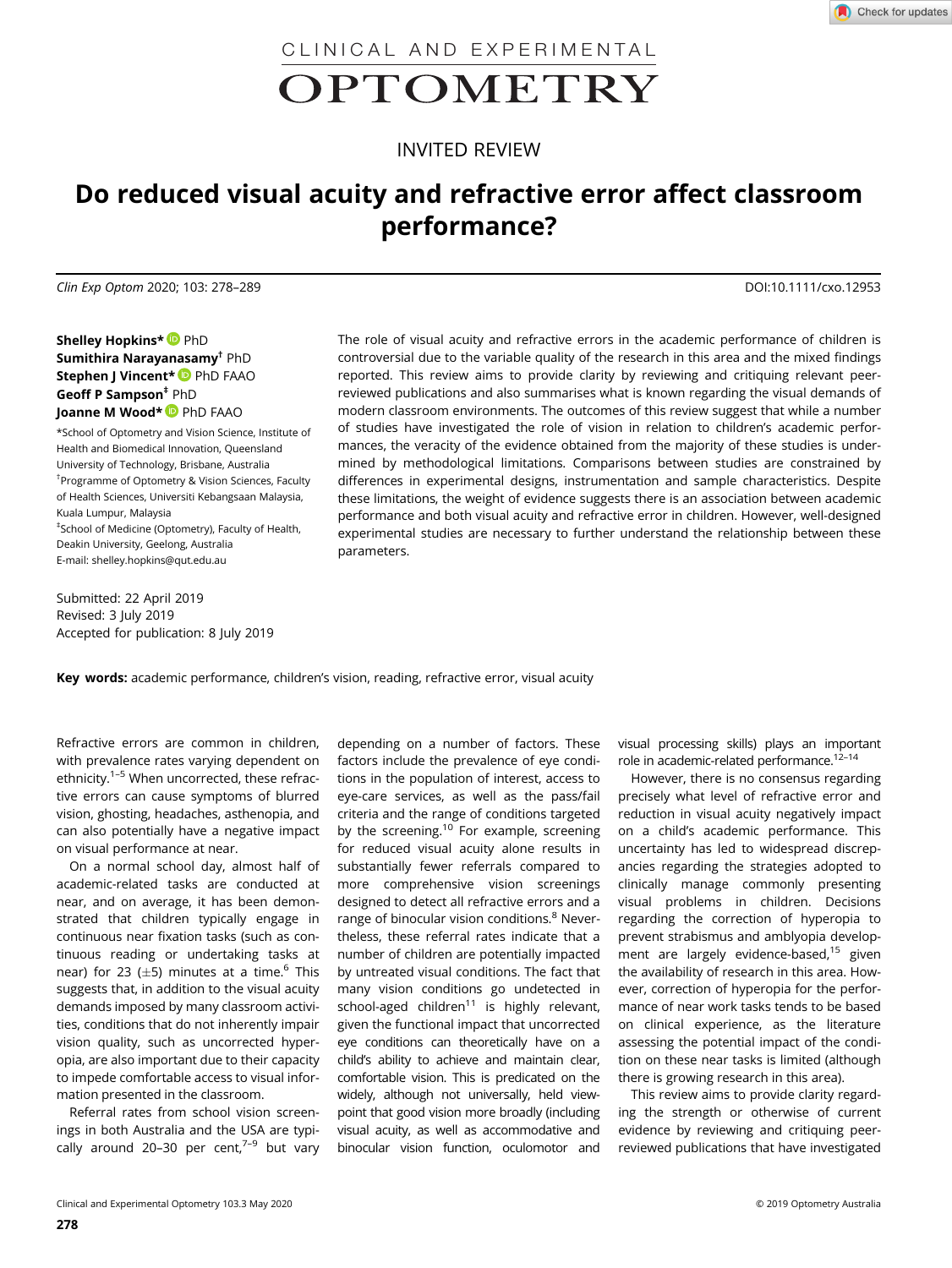the relationship between refractive error, visual acuity and academic-related measures in children. Additionally, this review summarises what is known regarding the visual demands of modern classroom environments.

# The classroom

The physical characteristics of the individual classroom and associated learning materials, and the nature of the academic task, influence the demands placed on the visual system. In addition to sustained viewing at different distances, common classroom tasks include shifting between distance and near fixation, shifting between different tasks at near (copying tasks from page to page), and shifting between intermediate and near distances (between a workbook and a computer screen). This consequently has the potential to disadvantage children with untreated visual anomalies, including uncorrected refractive errors and accommodative and/or vergence dysfunctions.

An observational study assessing 11 classrooms from four North American schools showed that children in Grades 4 and 5 spend four to five hours per day on academic activities, including distance work (observing demonstrations by the teacher), near work (reading and writing) and successive alternations between distance and near work (copying from the blackboard).<sup>16</sup> Fiftyfour per cent of learning activities involved reading and writing, with students engaging in continuous near and distance tasks for approximately 16 and seven minutes at a time, respectively. However, given the study was undertaken in the early 1990s, its applicability to current classroom environments and school curricula is limited, as modern technologies such as computers and smart boards were not commonly employed when this study was undertaken.

More recently in 2016, Narayanasamy et al.<sup>6</sup> studied children in 33 modern Australian primary school classrooms (Grades 5–6) from eight different schools and showed that in a typical school day, 56 per cent of students' time was spent on near tasks or computer-based activities and, on average, students were required to engage in continuous near fixation tasks for 23 minutes at a time. The mean estimated habitual near working distance was 23 cm, which corresponded to an approximate 4.00 D accommodative demand, and a  $22<sup>4</sup>$ 

vergence demand.<sup>6</sup> The amount of time spent on different activities during the school day from this study $6$  is presented in Figure 1.

In the same study, classrooms and learning materials were evaluated to determine the demands that the physical characteristics of the classroom environment imposed on a child's visual system.<sup>6</sup> The mean visual acuity demand was 0.33 logMAR (6/12) for distance (range 0.06–0.64) and 0.72 logMAR (6/30) for near learning materials (range 0.48–0.87). More recently, a very similar mean distance visual acuity demand was observed in 33 Grade 4 to Grade 12 classrooms in India  $(0.31 \pm 0.17)$ logMAR); however, a higher near visual acuity demand was observed  $(0.44 \pm 0.14)$ logMAR), which is likely to reflect the older age group included (up to Grade 12) and hence the reduced print size of reading materials.<sup>17</sup>

In addition, Narayanasamy et al.<sup>6</sup> observed that illumination levels varied markedly between and within classrooms throughout the day (ranging from 130–1,224 lux), with up to 10 per cent of measurements falling below the minimum recommendations for classroom lighting  $(240 \text{lux}).^{18}$  However, the mean contrast levels of learning materials at distance and near were greater than 70 per cent (which equates to a contrast reserve ratio larger than 35:1), which exceeded the recommended contrast reserve (for adults) of 20:1 for a range of spatial frequencies.<sup>19</sup>

The distance and near visual acuity demands in primary school classrooms in the USA were also examined in 2010 by Langford et al.<sup>20</sup> One classroom from each grade in a single school was evaluated, from kindergarten to Grade 5. An increase in the visual acuity demand (for both distance and near) was observed with increasing grade level, with the distance acuity demand always greater than at near. This increase in visual acuity demand as children progress through higher grade levels, is likely to reflect the increase in the average distance a student is seated from the board, along with the simultaneous decrease in text size of the learning materials. The average distance visual acuity thresholds for kindergarten to Grade 2 classrooms were 0.70 (6/30) to 1.18 (6/90) logMAR and 0.48 (6/18) to 0.70 (6/30) logMAR for Grade 3 to Grade 5 classrooms; average near visual acuity thresholds ranged from 0.70 (6/30) to 1.40 logMAR (6/150) at 40 cm across all classrooms.

The nature of the visual demands in school classrooms differs according to the grade level of the child.<sup>12,21</sup> Two different stages of learning have been proposed: 'learning to read' (up until Grade 3) and 'reading to learn' (Grade 3 onward). $22,23$  The 'learning to read' stage involves larger print sizes and shorter words which are relatively widely spaced for younger children. During this early learning stage, reading is conducted for shorter periods of time.<sup>24</sup> Conversely, the 'reading to learn' stage focuses on prolonged text access, sustained



Figure 1. Proportion of the school day spent on different activities<sup>6</sup>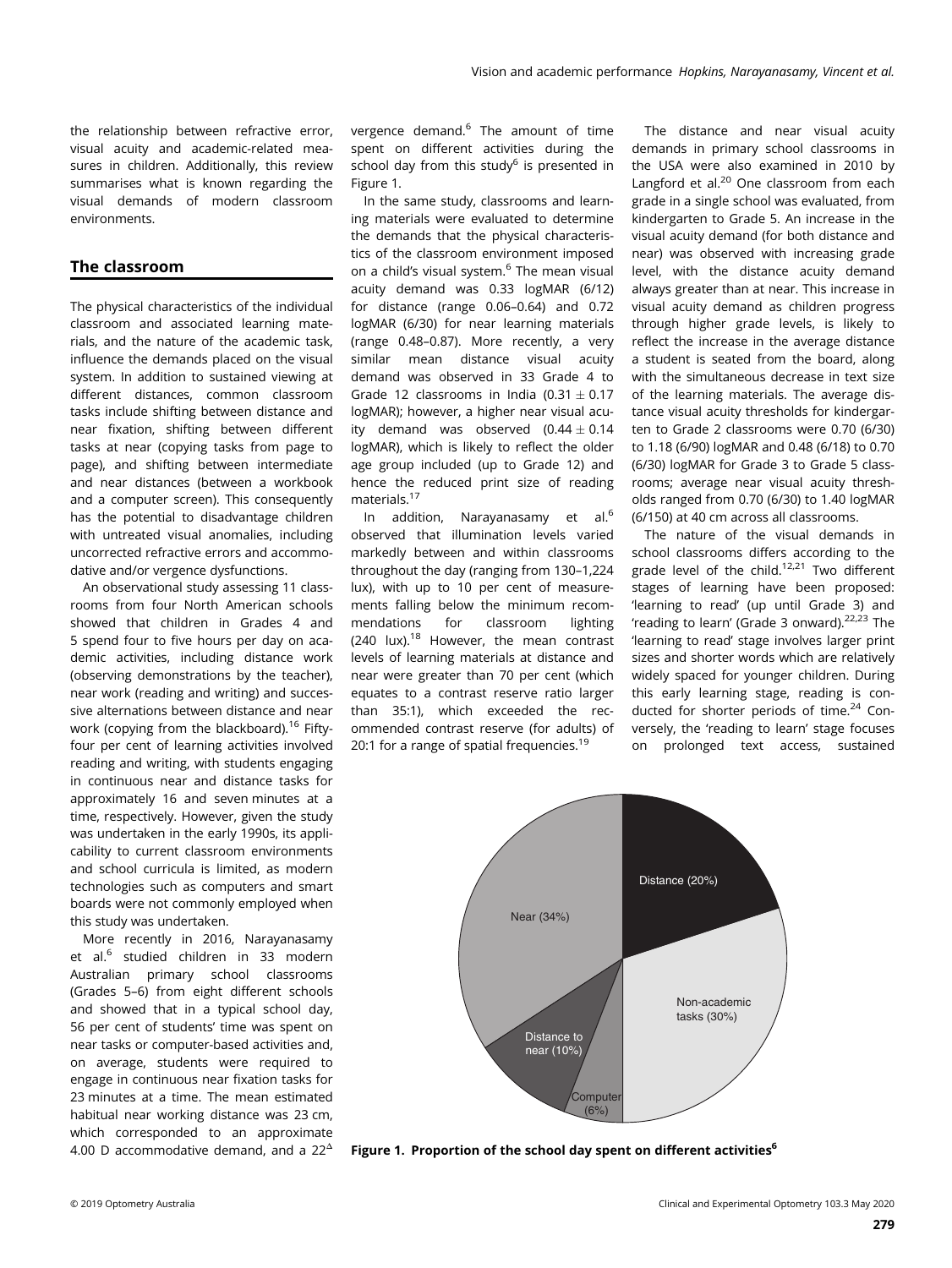attention and increased comprehension demands in older children.<sup>24</sup> Surprisingly, given the broad interest in the link between vision and academic performance, only the limited number of studies described here have investigated the visual demands of primary school classrooms in this later 'reading to learn stage,' where more sustained visual effort is required.

# Vision, refractive error and academic performance

The relationship between vision and academic achievement has long been debated, with a number of visual factors being associated with learning-related problems. These factors include reduced visual acuity, uncorrected refractive error, binocular vision dysfunction and delayed development of visual information processing skills.<sup>25-31</sup> In these studies, binocular vision dysfunction refers to anomalies affecting accommodation, vergence and ocular motility, while visual information processing refers to a wide range of perceptual skills such as visual spatial awareness, visual analysis and visual motor integration.<sup>13</sup> While numerous studies have been conducted in these areas, there have been a number of inconsistencies in the conclusions drawn, largely resulting from fundamental differences in study designs, populations of interest, and the outcome measures used to assess academic performance.<sup>32</sup>

One of the major limitations of previous studies has been in the definition and quantification of reading or academic performance. The terms 'learning disability' and 'dyslexia' are frequently used, yet inconsistently defined. This results in the recruitment of disparate samples representing poorly defined populations; consequently, study outcomes cannot be readily compared. Additional terms which have been used interchangeably include 'reading disability', 'poor readers' and 'slow readers', which typically are neither defined nor explained. This methodological limitation is further exacerbated by the use of nonstandardised educational measures, such as subjective assessments by teachers, or school-based examinations, to classify students into different performance groups. The validity and reliability of these measures are undetermined, which further limits the strength of the conclusions that can be drawn. These non-standardised measures

also have arbitrary criteria applied in order to classify normal versus abnormal performance. Table 1 presents a sample of some of the tests (both standardised and nonstandardised) that have been used to measure academic performance in this area of vision research, as well as the cut-offs (where available) that are applied to these metrics to define reduced performance.

The majority of studies linking vision and academic achievement in children have used case control or correlational designs. In case control studies, the prevalence of visual dysfunction is compared between academically underachieving children and a control group.25,35,37,51–<sup>53</sup> This approach presumes, perhaps inappropriately, that a higher prevalence of visual dysfunction found among an underachieving group is indicative of the influence of the visual factor of interest on academic performance. In correlational studies, quantitative measures of visual function are related to measures of reading performance or academic ability.26,28,39,41 The strength of the association between visual function skills and learning outcomes is quantified in terms of the correlation co-efficient (r) value. Again here, high r values can be misrepresented as indicating that one factor of interest is causally related to the other. Both of these designs can demonstrate an association between vision and academic achievement but cannot establish a causal nature for these relationships.

Experimental or intervention studies that can establish a cause–effect relationship are a more valid approach to investigating these issues. Several such studies have been reported, providing limited support for a causative role for uncorrected refractive error (or for convergence insufficiency in one study), in reduced academic achievement.42–44,49,54 Recently, improvements in academic outcomes following spectacle intervention, have also been reported in a small number of studies.<sup>55–57</sup> In a US study. children who required (and received) spectacles displayed a significantly greater improvement in reading performance over a one year period, compared with children who did not receive spectacles. Interestingly, when the outcomes were evaluated with respect to refractive error, only children who received spectacles for myopia demonstrated significant improvements in reading performance (compared with emmetropic children); surprisingly, the reading performance of hyperopic children did not improve.55 Common limitations with intervention studies include difficulties with ensuring compliance with spectacle wear, as well as agreement regarding the level of refractive error that warrants spectacle intervention (particularly low to moderate hyperopia). Well-designed, high-quality intervention studies looking at the impact of spectacle wear on academic performance remain scarce, despite a large body of evidence suggesting an association between visual factors and academic performance in children.

There have been a number of high-quality intervention studies related to amblyopia treatment, which have reported improvements in visual acuity and stereoacuity (but not in academic performance) following spectacle intervention.58–<sup>60</sup> In addition, spectacle intervention has been demonstrated to reduce the incidence of accommodative esotropia and amblyopia in asymptomatic infants.<sup>61</sup> However, improvements in the visual function of school-age children (no longer at risk of developing accommodative esotropia or amblyopia) following spectacle intervention have been less well studied, particularly in asymptomatic children. This remains a prescribing 'grey area' for clinicians, with many prescribing decisions based on clinical intuition, rather than published evidence. Consideration of near visual function plays a role in prescribing philosophies, including accommodation measurements, given their association with subjective symptoms in school children.<sup>62</sup> Indeed, accommodation, binocular vision function and other visual parameters may all play a role in a child's visual performance, and subsequent ability to access and effectively engage with visual information in the classroom. However, these factors are outside the scope of the current review.

The remainder of this review examines, in detail, those studies that have investigated the relationship between visual acuity, refractive error, and educational-related outcome measures in children, with discussion of methodological limitations common in this body of research.

# Visual acuity

There are diverse findings regarding the role of visual acuity on reading or academic performance. While many studies have reported that habitual distance visual acuity is unrelated to academic ability, $34,38,63$  a number of studies have demonstrated a link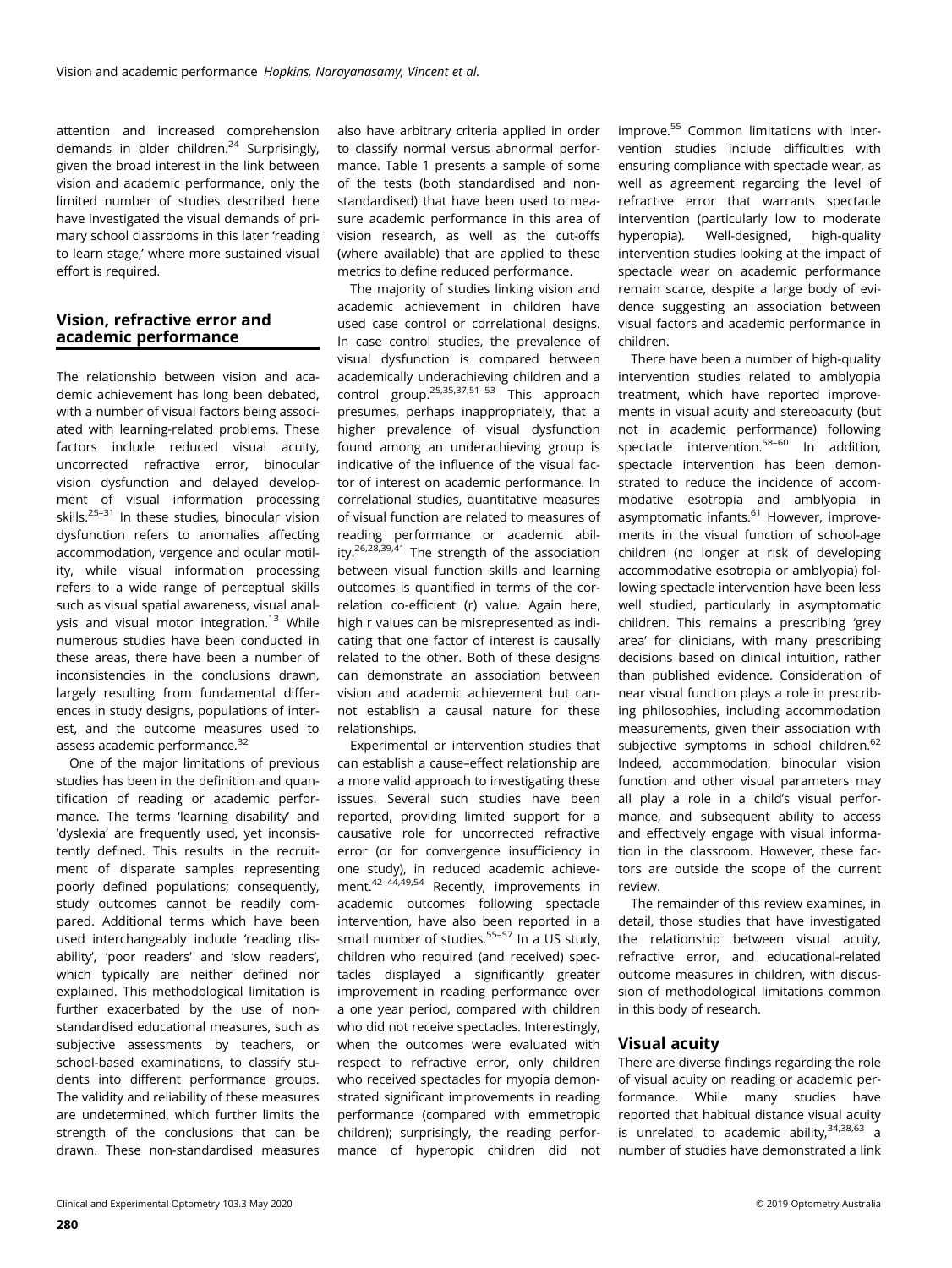| <b>Study</b>                                     | <b>Academic test</b>                                                                                                                                                                                                                             | <b>Classification of reduced academic</b><br>performance                                        |
|--------------------------------------------------|--------------------------------------------------------------------------------------------------------------------------------------------------------------------------------------------------------------------------------------------------|-------------------------------------------------------------------------------------------------|
| Bruce et al. (UK) <sup>33</sup>                  | <b>Woodcock Reading Mastery Tests-</b><br>Revised subtest: letter identification<br>(standardised)                                                                                                                                               | N/A                                                                                             |
| Chen et al. (Malaysia) <sup>25</sup>             | Standardised school examination<br>results: Malay and mathematics                                                                                                                                                                                | Low achievement = failure in both<br>language and mathematics (examination<br>score of $<$ 50%) |
| Dirani et al. (Singapore) <sup>34</sup>          | Standard nationwide end of Grade<br>4 examination: English language,<br>mother tongue competency and<br>mathematics as well as number of<br>books read per week (through parent-<br>administered questionnaire)                                  | N/A                                                                                             |
| Dusek et al. (Austria) <sup>35</sup>             | Salzberg Reading Test: reading speed                                                                                                                                                                                                             | N/A                                                                                             |
| Fulk and Goss (USA) <sup>36</sup>                | Teacher evaluations of school<br>performance: upper 25%, middle 50%<br>and lower 25%                                                                                                                                                             | Lower 25% of children based on teacher<br>evaluation                                            |
| Goldstand et al. (Israel) <sup>37</sup>          | Altalef Reading Screening Test, Tikva<br>Reading Test and an academic<br>performance questionnaire completed<br>by classroom teachers: reading,<br>spelling, mathematics, composition<br>and general academic success                            | N/A                                                                                             |
| Grisham et al. (USA) <sup>38</sup>               | Poor reading performance determined<br>by the school (teacher report) and<br>defined as reading two grade levels or<br>more below grade level                                                                                                    | Two grade levels or more below grade<br>level                                                   |
| Hopkins et al. (Australia) <sup>31</sup>         | Neale Test of reading ability: reading<br>accuracy and reading comprehension                                                                                                                                                                     | N/A                                                                                             |
| Krumholtz (USA) <sup>27</sup>                    | New York City Wide Reading Test<br>administered by the Board of<br>Education                                                                                                                                                                     | Two groups: better (top 25% of class) and<br>poorer (bottom 25% of class) achieving<br>students |
| Kulp (USA) <sup>26</sup>                         | Classroom teachers' ratings<br>(kindergarten to Grade 3): reading,<br>mathematics, writing and spelling<br>(Grades 2–3 only); Stanford diagnostic<br>reading test, 4th edition: Grade 1; Otis-<br>Lennon School Ability Test (OLSAT):<br>Grade 2 | OLSAT: below average, average and<br>above average                                              |
| Kulp and Schmidt (USA) <sup>39</sup>             | Classroom teachers' ratings<br>(kindergarten to Grade 3): reading,<br>mathematics, writing and spelling<br>(Grades 2-3 only)<br>Stanford Diagnostic Reading Test, 4th<br>edition: Grade 1; Otis-Lennon School<br>Ability Test: Grade 2           | N/A                                                                                             |
| Kulp et al. (USA) <sup>40</sup>                  | Test of Preschool Early Literacy<br>(TOPEL): print knowledge, definitional<br>vocabulary and phonological<br>awareness subtests                                                                                                                  | N/A                                                                                             |
| Morad et al. (Israel) <sup>41</sup>              | SHEMA Test for reading<br>comprehension, used by Israel<br>Ministry of Education                                                                                                                                                                 | N/A                                                                                             |
| Narayanasamy et al. (Australia) <sup>42-44</sup> | Neale Test of reading ability: reading<br>accuracy, reading comprehension and<br>reading rate                                                                                                                                                    | N/A                                                                                             |
| Quaid et al. (Canada) <sup>45</sup>              | Students with Individual Education<br>Plans (IEPs) for reading: students with<br>a reading IEP are typically two grade<br>levels behind their grade level in<br>reading ability                                                                  | Students with a reading IEP and controls<br>(non-IEP students in the same age group)            |

Table 1. Description of the academic tests and performance criteria (where available) which have been used in a selection of studies evaluating visual function and academic performance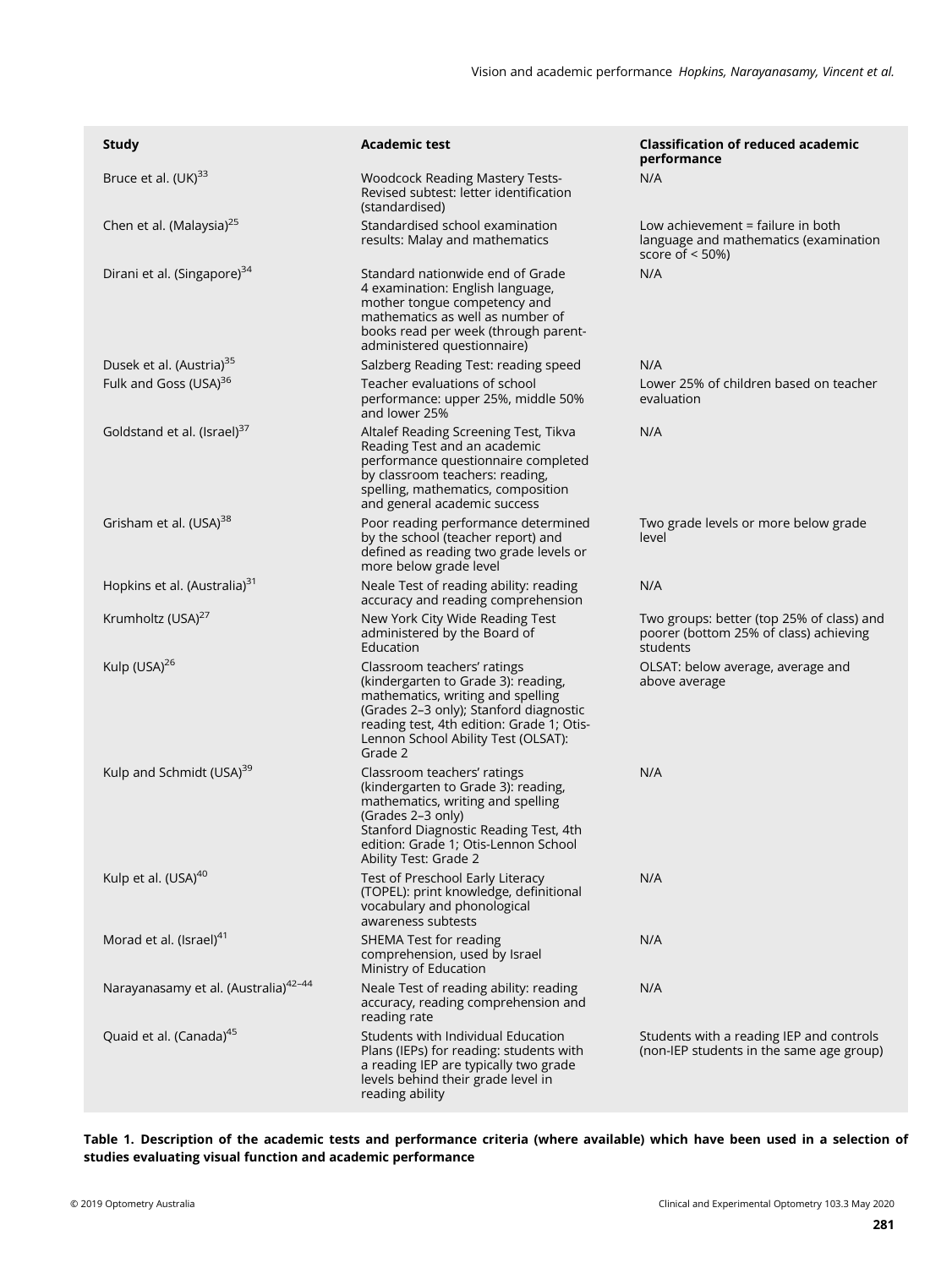| <b>Study</b>                                | <b>Academic test</b>                                                                                                                                                                                      | <b>Classification of reduced academic</b><br>performance                          |
|---------------------------------------------|-----------------------------------------------------------------------------------------------------------------------------------------------------------------------------------------------------------|-----------------------------------------------------------------------------------|
| Rosner and Rosner (USA) <sup>28,46</sup>    | lowa Test of Basic Skills (ITBS)                                                                                                                                                                          | 1994: percentile ranks: < 40, 40-60, > 60<br>1997: low scorers: < 25th percentile |
| Shankar et al. (Canada) <sup>4/</sup>       | Wide Range Achievement Test<br>(WRAT-III): standardised test of letter<br>and word recognition and naming;<br>Peabody Picture Vocabulary Test-III<br>(PPVT): standardised test of receptive<br>vocabulary | N/A                                                                               |
| Shin et al. (South Korea) <sup>29</sup>     | School-administered achievement<br>tests: reading, mathematics, social<br>science and science                                                                                                             | N/A                                                                               |
| Solan et al. (USA) <sup>48</sup>            | Gates-MacGinitie Reading Test:<br>comprehension subtest                                                                                                                                                   | Reading disability = scores $0.5-1.0$ SD<br>below national means                  |
| van Rijn et al. (Netherlands) <sup>49</sup> | One-minute Test (standard list of<br>regular words) and the Klepel (list of<br>non-words)                                                                                                                 | N/A                                                                               |
| White et al. (Australia) <sup>9</sup>       | NAPLAN: standardised tests of<br>reading, writing, language conventions<br>and numeracy referenced against the<br>national minimum standard                                                               | N/A                                                                               |
| Williams et al. (UK) <sup>30</sup>          | Standardised Assessment Tests (SATS):<br>English, mathematics and science and<br>National Foundation for Educational<br>Research Progress in English tests:<br>reading and writing skills                 | N/A                                                                               |
| Wood et al. (Australia) <sup>50</sup>       | NAPLAN: standardised tests of<br>reading, writing, language conventions<br>and numeracy referenced against the<br>national minimum standard                                                               | N/A                                                                               |

## Table 1. Continued

between habitual visual acuity and reading or school performance.<sup>25,33,64</sup> Direct comparisons between studies can be difficult due to inconsistencies in terminology, with some authors considering uncorrected vision to be a measure of visual acuity.<sup>65</sup> Protocols or analyses also vary with respect to measures of monocular or binocular visual acuity, where some studies utilise data from the better eye only. $34$ 

Reduced habitual distance visual acuity (worse than 0.10 logMAR) was reported to be significantly associated with lower reading performance (Edwards Diagnostic Reading test) in Grade 2 children.<sup>64</sup> In another study of Grade 2 children, significantly more students whose academic performance was rated as low (scoring less than 50 per cent on school-based examinations), failed a distance visual acuity test (worse than 0.20 logMAR) compared to children who passed; 12 per cent and four per cent respectively failed the visual acuity criteria. $25$  A recent study of a large UK cohort of children aged 4–5 years also found that reduced visual acuity at school entry was linked with reduced school literacy (Woodcock Reading Mastery Tests-Revised [WRMT-R] subtest: letter identification). $33$  This latter finding is particularly relevant given that early literacy has been shown to be a key indicator of future reading and educational ability.<sup>66</sup> In a prospective longitudinal study of Chinese middle school children (Grades 7 to 9), Jan et al.<sup>65</sup> observed a significant association between poorer habitual acuity of the better eye at the initial eye examination in Grade 7, and lower scores on a standardised academic test in Grade 9. In the latter study, presenting visual acuity included measures of unaided vision.

Conversely, other studies have failed to find an association between visual acuity and reading or other forms of academic performance. Helveston et al.<sup>63</sup> reported that reduced distance visual acuity (worse

than 0.3 logMAR) was not associated with reading ability in children from Grades 1 to 3. However, in this study, individual teachers' perceptions were used to categorise children's reading abilities, rather than a standardised method. In addition, the vast majority of children examined (more than 90 per cent) had 'normal' (6/9 or better) visual acuity. Similarly, Dirani et al.<sup>34</sup> failed to find a relationship between academic performance, as measured by the nationwide Grade 4 examinations of language and mathematics proficiency, and habitual distance visual acuity in Grade 3 and 4 Singaporean children. Again, this negative result may be attributed to the lack of variation in visual acuity within the sample, with the mean visual acuity ( $\pm$  SD) being 0.10  $\pm$  0.17 logMAR and  $0.08 \pm 0.17$  logMAR in Grades 3 and 4, respectively.

Collectively these studies demonstrate substantial discrepancies in the evidence linking visual acuity and academic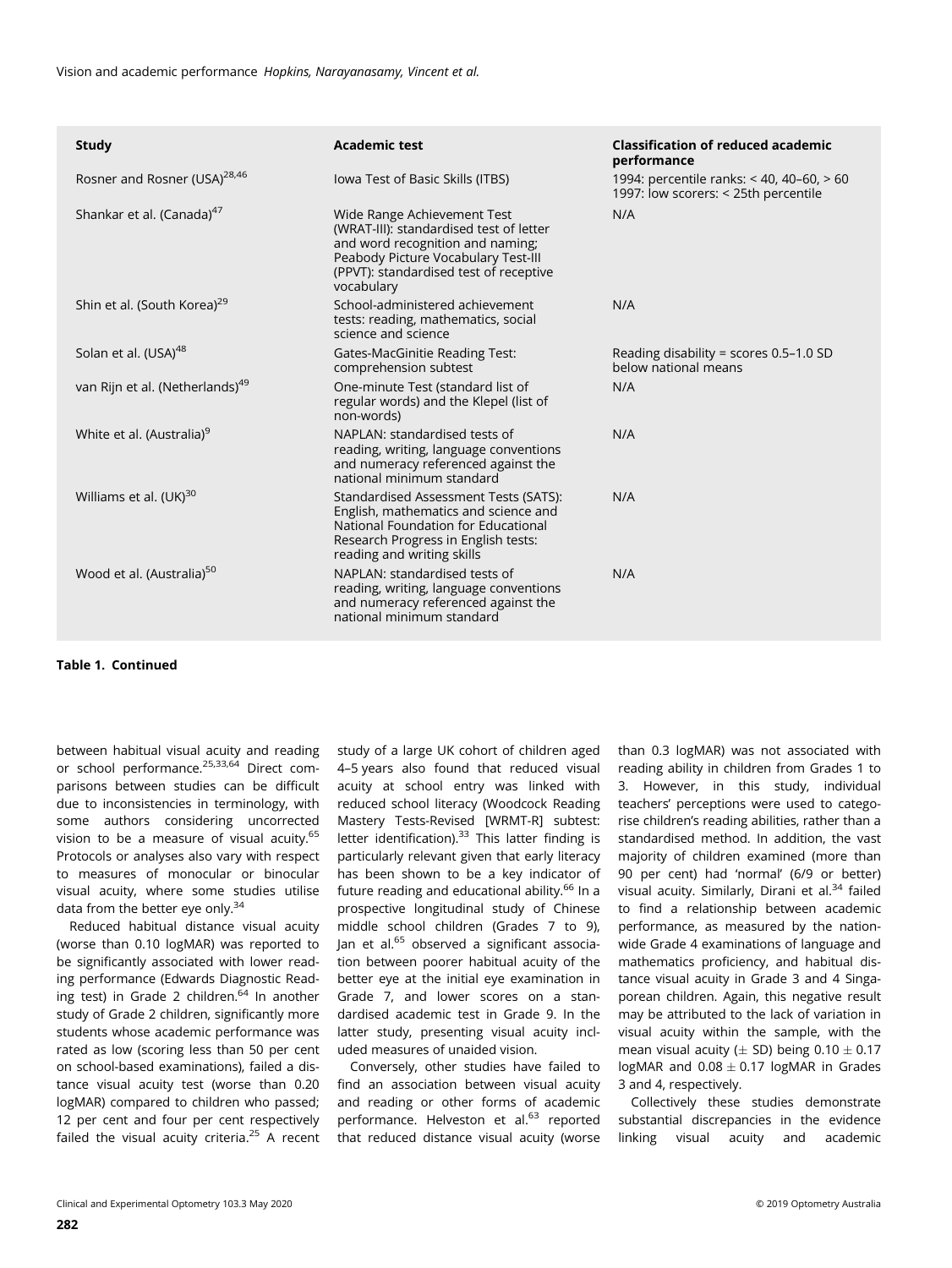performance. This may result from the large proportion of children in these studies who had relatively good visual acuity, as well as non-standardised methods used to measure academic performance, as is often the case in this area of research. Differences also exist between studies regarding the cut-off criteria adopted to define 'poor' or 'reduced' visual acuity.

Near visual acuity has not been considered in the majority of these studies, even though near tasks constitute a major component of classroom activities.<sup>6</sup> Indeed, the few studies that have investigated the association between habitual near visual acuity and reading performance have failed to find a significant relationship; importantly, most of these studies did not consider near acuity reserve.63,64,67 The Vision in Pre-schoolers - Hyperopia in Pre-schoolers (VIP-HIP) study group reported that near visual acuity was associated with reduced early literacy scores (Test of Preschool Early Literacy, TOPEL) in hyperopic children, with lower TOPEL scores for hyperopic children with binocular near visual acuity of 6/12 or worse compared with hyperopic children with near visual acuity better than 6/12 and with emmetropic children. However, the association between near acuity and TOPEL scores was only evaluated in children with hyperopia of at least 3.00 D and when other factors such as stereoacuity and accommodative lag were included in the model, near visual acuity was no longer significant.<sup>40</sup>

Typically, studies investigating the influence of reduced visual acuity on academic performance do not take into account the underlying causes of impaired vision (for example, ocular pathology, amblyopia or uncorrected refractive error). However, the studies described in the following sections have attempted to refine their parameters of interest in order to determine the influence of specific refractive errors (either corrected or uncorrected) on reading and academic ability.

# Hyperopia

Hyperopia is common in children, with prevalence data ranging between 0.8–34 per cent, depending on the definition of hyperopia, assessment technique, age and ethnic background of the various study populations.68–<sup>78</sup> Numerous studies have reported that uncorrected hyperopia is associated with poorer performance on academic-related outcome measures such

as reading ability, educational or academic achievement test outcomes and literacy scores.<sup>27,28,30,36,40,45,47</sup> It has been suggested that the impact of uncorrected hyperopia on these outcomes may be because the accommodative-vergence demand required to sustain clear focus during near tasks results in symptoms such as asthenopia, headaches, and intermittent blurring of print.<sup>13</sup> The effort involved in functioning with moderate to higher levels of uncorrected hyperopia is likely to be responsible for these symptoms and can additionally result in fatigue and disengagement with learning activities. This in turn has the potential to make it difficult for affected individuals to perform efficiently in the classroom and may reduce their academic performance.

Rosner and Rosner<sup>51</sup> reported that the prevalence of uncorrected hyperopia ( $\geq 1.00$  D, based on a retrospective review of record cards) in a sample of children aged six to 12 years old was higher in those with learning and reading difficulties than in a control group (54 per cent and 16 per cent respectively). However, school-based examinations, a non-standardised measure, were used to categorise the children into the different learning difficulty groups. A decade later, the same authors reported that children with uncorrected hyperopia of > 1.25 D, measured using non-cycloplegic retinoscopy, had significantly lower academic test scores (Iowa Test of Basic Skills) compared to emmetropic or uncorrected myopic children.<sup>28</sup> However, the participants were not screened for any other visual function disorders (for example, binocular vision anomalies) which may have confounded the results.

Williams et al.<sup>30</sup> showed that Grade 3 children who failed a hyperopia screening examination – the plus lens test (PLT) – scored significantly lower on Standardised Achievement Tests (SATs) than those children who passed. In the same study, the lowest scores on the National Foundation for Educational Research (NFER) Progress in English test were observed in the most hyperopic group; however, this outcome did not reach statistical significance. A limitation of the study was the use of only the PLT to screen for hyperopia, and the fact that optometric assessment was only undertaken on those children who failed the PLT. The PLT can elicit false negative results when children with uncorrected hyperopia do not relax their accommodation when viewing through the plus lens.<sup>79</sup> Importantly, the study did not determine the rate of false negatives of the PLT for the detection of hyperopia, meaning that it was possible that some children with latent hyperopia may have been inappropriately allocated into the control group.

In a more recent study, four- and five-yearold children with uncorrected hyperopia between 3.00 and 6.00 D scored significantly lower on a standardised measure of early literacy (TOPEL) than children with emmetropia, after adjusting for age, race/ethnicity and parent/caregiver's education.<sup>40</sup> This association remained significant, when hyperopia was re-defined as  $\geq 4.00$  D. Indeed, the definitions used for hyperopia vary considerably between studies, making collation of data to identify overall trends and patterns challenging. Table 2 lists the different classifications for hyperopia that have been adopted in this area of research.

There have been attempts to empirically determine the minimum level of uncorrected hyperopia that results in functional problems, with these investigations typically involving adult participants. Walton et al.<sup>80</sup> examined the impact of increasing levels of simulated hyperopia in young optometry students (22 to 31 years) on the Otis-Lennon Mental Ability test. Test performance decreased significantly with 2.00 D of induced hyperopia, with a nonsignificant test score reduction for 1.50 D. The authors concluded from these findings that uncorrected hyperopia of 1.50 D should be considered as the referral point for vision screening, while 2.00 D was regarded as the threshold for the correction of hyperopia. However, participants were not screened prior to inclusion in the study and thus other co-existing vision problems, such as binocular vision anomalies, that may have influenced performance were not accounted for. Garzia et al. $81$  reported that 2.00 D of simulated bilateral hyperopia significantly increased reading time by 11 per cent, but did not impact on accuracy, in visually normal university students (6/6 corrected acuity and normal amplitudes of accommodation). The authors suggested that the extra time required by the participants to complete the test was a consequence of the simulated hyperopia, making accurate reading of the text more challenging. However, neither of these two simulation studies considered the potential impact of prolonged near work in the presence of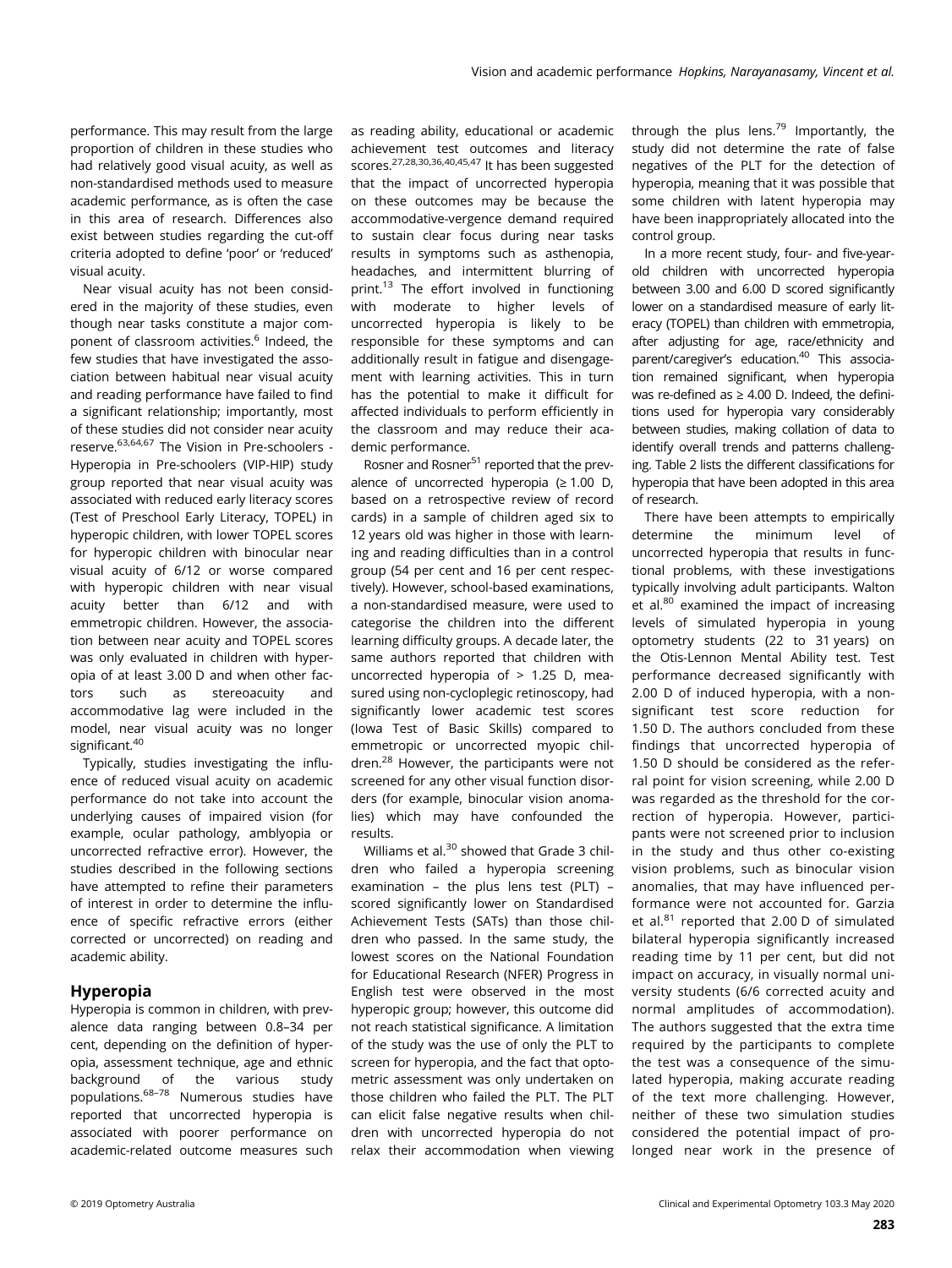Vision and academic performance Hopkins, Narayanasamy, Vincent et al.

| <b>Study</b><br><b>Fulk and Goss</b><br>(USA) <sup>36</sup> | <b>Hyperopia definition</b><br>Mean hyperopic spherical equivalent of 0.75 D or more in<br>either eye (non-cycloplegic autorefraction)                                         |
|-------------------------------------------------------------|--------------------------------------------------------------------------------------------------------------------------------------------------------------------------------|
| Krumholtz (USA) <sup>27</sup>                               | Fail plus lens test (+2.00 D)                                                                                                                                                  |
| Kulp et al. (USA) <sup>40</sup>                             | $\geq$ 3.00 D in the more hyperopic meridian of at least one eye<br>(cycloplegic autorefraction)                                                                               |
| Rosner and<br>Rosner (USA) <sup>28</sup>                    | 10 different refractive error classifications                                                                                                                                  |
| Quaid et al.<br>$(Canada)^{45}$                             | No classification for hyperopia. Mean cycloplegic autorefraction<br>and subjective refraction compared between reading groups                                                  |
| Shankar et al.<br>$(Canada)^{47}$                           | More hyperopic meridian $\geq 2.00$ D for both eyes (cycloplegic<br>autorefraction and retinoscopy)                                                                            |
| Williams et al.<br>$(UK)^{30}$                              | Failure on the plus lens test (+4.00 D), and then either<br>hyperopia of > 3.00 D combined or > 1.25 D in best eye, based<br>on optometric assessment (spectacle prescription) |

#### Table 2. Definitions used for hyperopia in studies reporting a positive association between academic performance and hyperopic refractive error

imposed hyperopia; this is an important issue given that prolonged near work has recently been shown to be an integral component of children's activities in contemporary classrooms.<sup>6</sup>

In order to address these limitations, Naravanasamy et al. $42$  employed a repeated measures design to investigate the impact of simulated hyperopia on academic-related performance in children aged 10–12 years without habitual refractive error, amblyopia or binocular vision anomalies. Outcome measures included reading rate, accuracy and comprehension using the Neale Test. The effect of simulated refractive error, in combination with sustained near work, was also examined, since prolonged near tasks greater than 20 minutes in duration are typical in modern classrooms.<sup>6</sup> Simulated bilateral hyperopia of 2.50 D alone resulted in a two to five per cent decrease in reading rate, accuracy and comprehension performance; however, when combined with a 20-minute near task, it resulted in performance deficits of nine to 21 per cent across the three outcome measures (all  $p < 0.01$ ) (Figure 2). These findings suggest that a relatively low level of uncorrected bilateral hyperopia during childhood may impair reading performance and have a detrimental effect upon learning and academic performance. However, a limitation of studies that simulate hyperopia is the inability to account for the role of accommodation as a compensatory mechanism. Asymptomatic hyperopes tend to rely more on their accommodative and vergence function in order to sustain clear and comfortable vision at near; the accommodative demand

for visually normal emmetropes (subjects in simulation studies) would be less. It is possible that this difference in accommodative function between groups may explain differences in reading performance following simulation. It is therefore critical that accommodative and near visual function are investigated in detail when prescribing for hyperopia (with the primary purpose of reducing near visual stress), including accommodative posture, amplitude and range, as well as near visual acuities.

In summary, while many studies have demonstrated a positive association between uncorrected hyperopia and academic performance, there is no consensus regarding the minimum level of uncorrected hyperopia that negatively affects reading ability or general academic performance in children. Cotter<sup>82</sup> suggested that hyperopia greater than 1.25 D might be corrected in children with no other visual problems to benefit reading and close work, particularly if there are concerns around the child's ability to sustain consistent and comfortable accommodation at near. This is similar to Leat's $83$  recommendation that optometrists should consider prescribing the full hyperopic (non-cycloplegic) refraction for occasional or full-time wear, when it is 1.50 D or more in asymptomatic children during their school years. Importantly, these recommendations are largely based on experience and clinical intuition, rather than evidence derived from well-designed studies that have examined the causative effect of different levels of uncorrected refractive errors on educational outcomes. Additionally, there is little clear evidence regarding the

benefits of correcting hyperopia in school children.<sup>83</sup> One recent study demonstrating the positive effects of full hyperopic prescription, even for levels as low as 0.50 D, on reading speed (an increase of 13 per cent was found), provides some useful evidence.49 However, the limitations that exist in this latter study (including small sample size and recruitment strategy for hyperopes) mean that carefully designed studies in this area are still required in order to inform evidence-based prescribing guidelines for hyperopia.

# Myopia

In contrast to uncorrected hyperopia, both corrected and uncorrected myopia have been reported to be associated with higher intelligence scores and improvements in reading ability and other academic-related outcome measures.84–<sup>86</sup> One explanation for this could be that less accommodative effort is required by those with uncorrected myopia; therefore these children are better suited for sustained near activities than those with uncorrected hyperopia.<sup>87</sup> Correction of myopia would eliminate this advantage, unless a near addition is prescribed (or spectacles are worn for distance viewing only). An additional factor to consider when prescribing for myopia is the risk of myopia progression. Full myopic correction should be prescribed, as bilateral under-correction may result in an increase in myopia progression.<sup>88</sup> In cases of accompanying accommodative lag, near esophoria and where short working distances are habitually adopted, a near addition has been shown to slow myopia progression.<sup>89</sup>

Another possible explanation for the higher intelligence scores and reading ability is that uncorrected myopic children are less likely to participate in activities that require clear distance vision and spend more time engaged in near activities such as reading. This, in turn, may result more generally in the acquisition of better reading skills and academic abilities.87 However, while there is evidence of an association between myopia and near work activity, $90$  many hypotheses concerning myopia and academic performance in children are not supported by evidence from well-designed studies.

Grosvenor<sup>86</sup> reported that IQ scores were nine per cent higher in a sample of 11–13-year-old children with myopia, compared to children with hyperopia. However, the difference was only evident for a 'verbal' IQ test (Otis Self-Administered Test) and not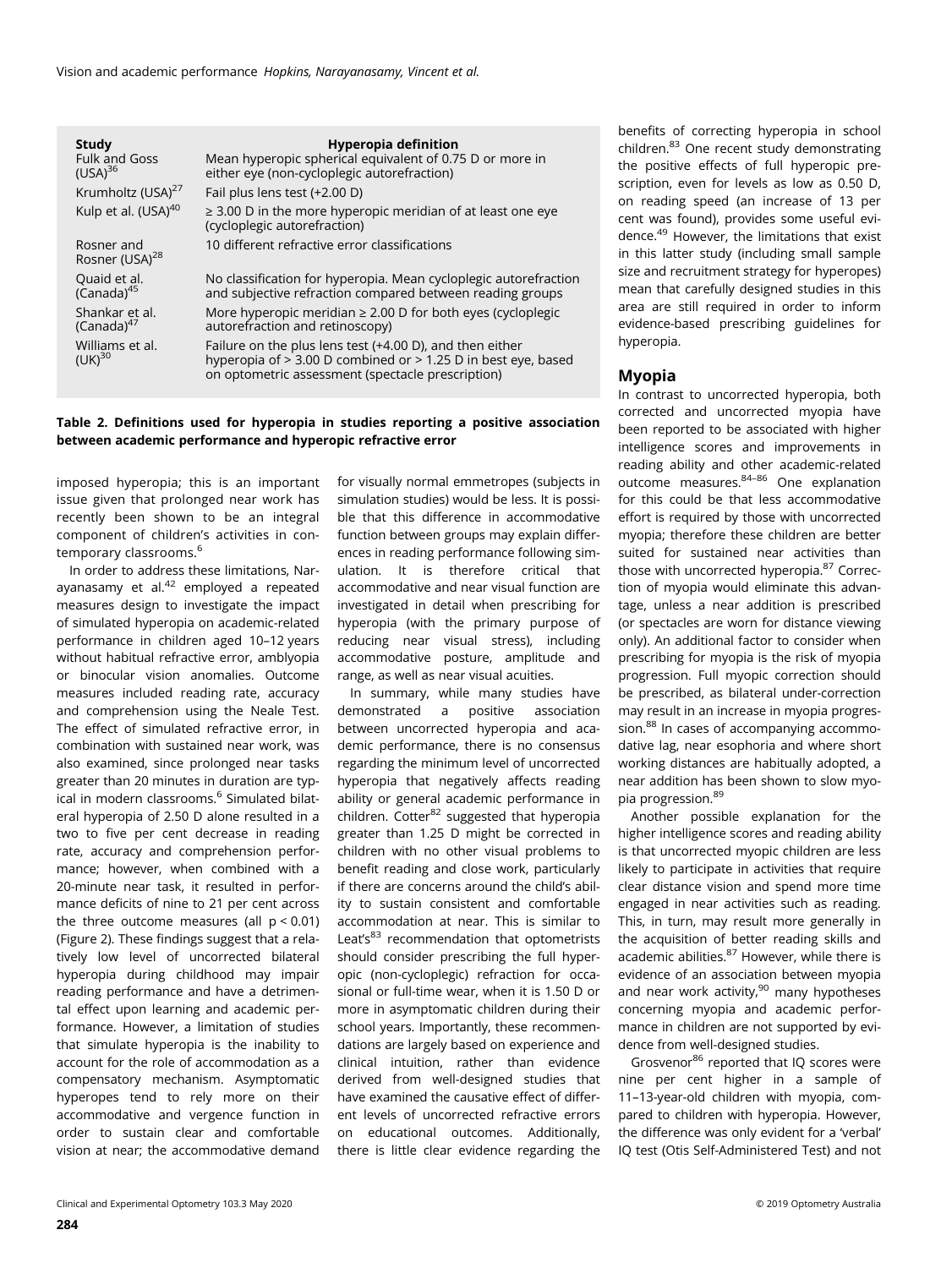

Figure 2. The group mean reduction in reading performance in children (reading rate, accuracy, and comprehension from the Neale Analysis of Reading Ability Test) relative to optimal refractive correction, due to refractive error simulation (2.50 D bilateral hyperopia, 0.75 D monocular hyperopic anisometropia, and 1.50 D bilateral astigmatism) (white bars) and refractive error simulation combined with a 20-minute reading task (grey bars). Compiled from Narayanasamy et al.<sup>42–44</sup> Error bars represent one standard error of the mean.

for 'non-verbal' testing (Raven Matrix Test) and it has been suggested that differences in reading and language skills that impact on IQ scores may underlie these differences. The Avon Longitudinal Study of Parents and Children (ALSPAC) in the UK also showed an association between verbal IQ (measured using the Wechsler Intelligence Scale for Children [WISC III] test) and myopia in 11-year-old children, with those children ranking in the highest quartile for the verbal IQ test being twice as likely to be myopic; again, this trend was only observed for the verbal IQ scores. $91$  In a large scale study, the Singapore Cohort Study of the Risk Factors for Myopia (SCORM), an association between non-verbal IQ (Raven Matrix Test) and myopia was also observed. Children in the highest quartile for non-verbal IQ scores had the highest prevalence of myopia; however, it was not reported whether the participants had corrected or uncorrected myopia, which is a significant limitation of the study.<sup>92</sup> An important issue highlighted by the above studies is that IQ could be a potential confounding factor when interpreting the association between visual factors and learning ability; however, this issue is typically not addressed in most studies.<sup>23</sup>

# Astigmatism

Astigmatism is another common refractive error in primary school children, with one Australian study suggesting that 24 per cent of correctable visual impairment in a sample of six-year-old children was attributable to 1.00 DC or more of astigmatism alone, and 47 per cent when occurring in conjunction with spherical refractive error.<sup>93</sup> Although a number of published prescribing guidelines include specific recommendations for refractive correction of childhood astigmatism, threshold levels for correction are primarily selected to ensure prevention of meridional amblyopia, particularly for oblique astigmatism, or for improving visual acuity.94–<sup>96</sup> Importantly, the effects of astigmatic blur on visual function are different from those of spherical blur. For example in adults, the impact of astigmatic blur on visual acuity varies according to the orientation of the cylinder  $axis<sup>97</sup>$  and the reduction in visual acuity with simulated astigmatic blur is twice that of the equivalent level of spherical defocus.<sup>98</sup> Furthermore, unlike spherical blur which is most problematic at near or far (hyperopic and myopic blur respectively), astigmatism can result in blurred vision across a range of distances.<sup>99</sup>

However, there is limited evidence to define the minimum level of astigmatism that should be corrected to ensure optimal visual performance, including improvements in visual acuity, stereoacuity and contrast sensitivity, all of which have been shown to be impaired in astigmatism.100 Up until approximately school age, childhood astigmatism can potentially affect normal visual development and is associated with amblyopia, abnormal binocular vision and myopia development.101 Some authors recommend that astigmatism as low as 0.50 D should be corrected, particularly if associated with oblique or against-the-rule (ATR) axes, or if asthenopic symptoms are present<sup>102,103</sup> aligning with findings from a recent study that reported a trend of better grating acuity (and visually evoked potential amplitude) in children without astigmatism, compared to those with astigmatism as low as 0.50 DC (who were corrected).<sup>104</sup> Other authors suggest that astigmatism of 0.75 D or more should always be corrected in school children, irrespective of symptoms.83,105 Published guidelines also suggest that the correction of astigmatism between 1.00 to 1.50 D may benefit school-aged children.<sup>106</sup> Importantly, the prescribing guidelines outlined above are largely based on practitioner clinical experience, rather than empirical evidence, which is limited and where it does exist, is derived from a range<br>of different study designs and of different study designs and approaches. 83,102,103,105,106

In studies from populations known to have a high prevalence of astigmatism, lower reading scores in children with uncorrected astigmatism (both ≥ 1.00 D and ≥ 2.00 D) have been compared to nonastigmatic children from the same population.53,107 Interestingly, spectacle correction improved oral reading rates only in those with astigmatism of at least 3.00 D, with the beneficial effects becoming greater with increasing grade level (which is likely to be associated with the corresponding decrease in text size that occurs with increasing grade levels).107

There have been a number of studies that have used repeated measures designs that simulate astigmatism to determine the minimum levels that significantly degrade visual or functional performance; however, they have largely been undertaken in adult populations. In a study of older adults (50–69 years), Wolffsohn et al.<sup>108</sup> reported that simulated astigmatism as low as 1.00 D significantly reduced high and low contrast acuity and impaired functional performance, including reading speed and reading texts on mobile phones or computer screens. In younger adults (18-33 years), Wills et al.<sup>109</sup> demonstrated that simulated astigmatism as low as 1.00 D significantly reduced reading speed (Discrete Reading Rate test) by up to 24 per cent for smaller text sizes. In a more recent study, Casagrande et al.<sup>110</sup>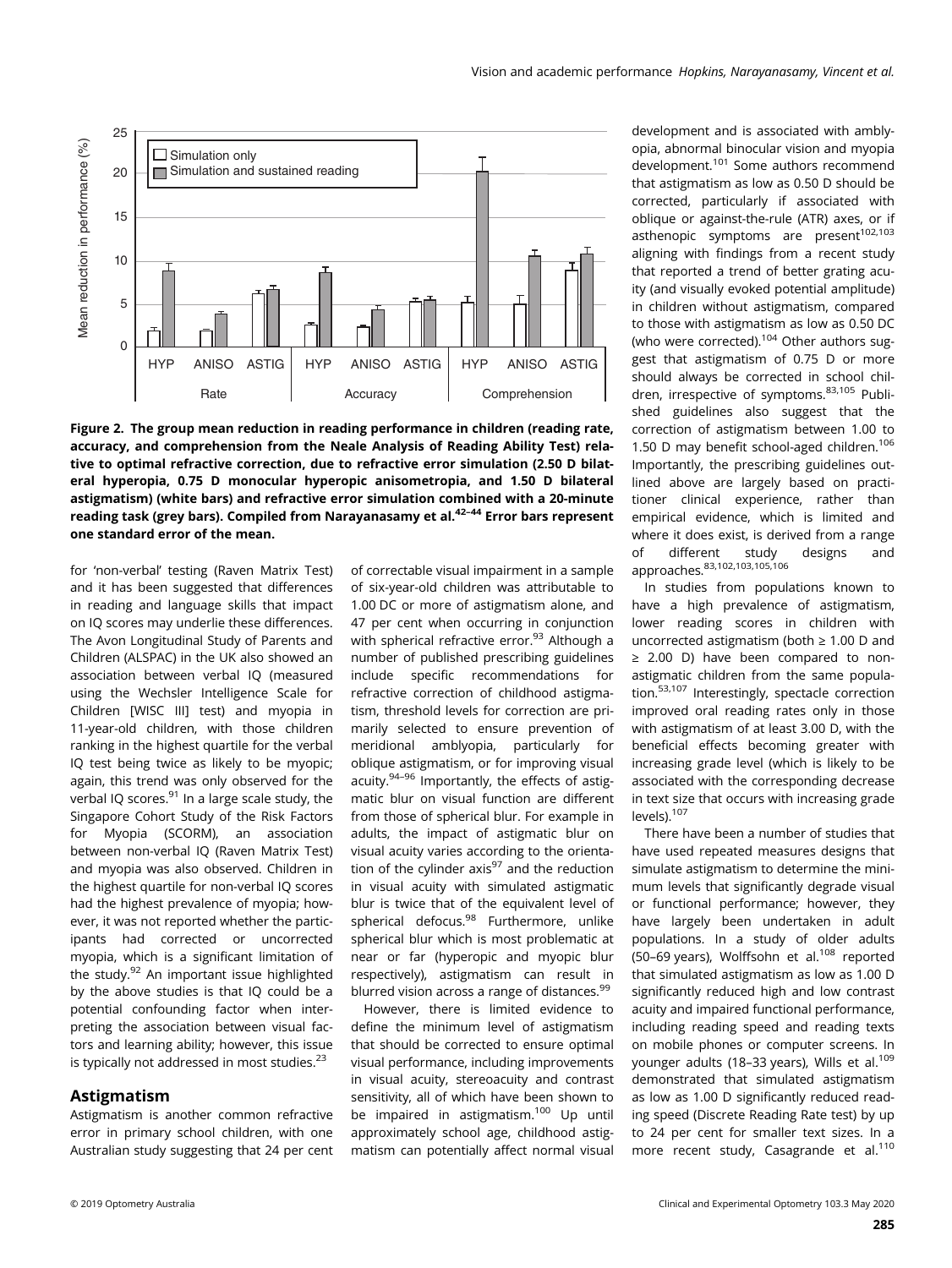showed that simulated astigmatism as low as 0.75 D reduced reading performance by approximately 18 per cent (Salzburg Reading Desk) in young adults, but did not control for the change in spherical equivalent power associated with the imposed astigmatic defocus.

The majority of evidence regarding the impact of uncorrected astigmatism on functional measures has been limited to adults. One exception is a recent study which investigated the impact of simulated bilateral astigmatism (1.50 D) and sustained near work upon academic-related outcome measures in children, using a repeated measures simulation design while controlling for spherical defocus.44 Simulated astigmatism of 1.50 D (both with-the-rule [WTR] and ATR) resulted in a five to 12 per cent reduction in reading, visual information processing and readingrelated eye movements, which did not alter appreciably following 20 minutes of sustained near activity (Figure 2).<sup>44</sup> This suggests the possibility of short-term adaptation to imposed astigmatic blur in children, consistent with previous reports in adult studies.<sup>111,112</sup>

In addition to the power of the astigmatic error, the orientation of the axis has been shown to differentially affect vision and functional performance;108–110,113 however, the majority of these studies have focused on adults and have reported conflicting results. Some studies have reported that ATR astigmatism results in a greater reduction in performance for both visual acuity and reading outcomes,<sup>108,109</sup> while others suggest that WTR is more detrimental to performance than ATR,<sup>110,114</sup> and yet others report equivalent performance deficits for WTR and ATR astigmatic simulations.44,97,113,115 In addition, some studies have demonstrated that oblique astigmatism (the least common type of astigmatism found in children) has the most detrimental effect on vision and functional performance in adults compared to WTR and ATR astigmatism.113 A recent study showed that the effects of astigmatic axis are also dependent on the typography of the alphabetic language used.116 These inconsistencies between studies are likely to be a result of differences in the methodologies employed, including factors such as the method of astigmatic simulation (cylindrical lenses with or without spherical equivalent compensation), functional outcome measures (visual acuity, reading or other specific task-related performances), the age of participants (young or older adults), pupil size (natural or

artificial) and the method of accommodative control (with or without cycloplegia).

#### Non-amblyopic anisometropia

There is limited evidence regarding the impact of uncorrected anisometropia on children's performances in school. Although some studies have investigated the visual deficits associated with amblyopic anisometropia,117,118 few have explored functional deficits associated with nonamblyopic anisometropia, which can potentially disrupt binocular co-ordination due to interocular differences in accommodative demand, $119$  or retinal image size. $120$  This may result in visual symptoms such as headaches and eyestrain, $121$  which can contribute to a reduction in functional performance.115 However, the mechanisms underlying this association have not been fully established.

Eames $52$  reported a significantly higher prevalence of anisometropia (> 1.00 D interocular difference) in a cohort of 'reading disabled' children (13 per cent) compared to an age- and IQ-matched control group (six per cent) ( $p < 0.01$ ). Similarly, Drasdo<sup>122</sup> observed that the prevalence of anisometropia in a group of 'poor readers' and a control group was 26 per cent and eight per cent respectively, although the difference did not reach statistical significance. However, both of these less recent studies failed to explain the criteria used to classify children as 'reading disabled' or 'poor readers'. Eames $123$  also reported that a significantly higher proportion of children with uncorrected hyperopic anisometropia were below their chronological reading age (using the Gates Silent Reading Test) when compared to a control group (56 per cent and 24 per cent respectively, p < 0.01). An improvement in the median reading level (Gates Silent Reading Age) of the anisometropic cohort following six months of fulltime refractive correction was demonstrated; however, the educational or statistical significance of this reading improvement was not specified. Furthermore, children with amblyopia were not excluded from the anisometropia group, limiting the significance of the findings with respect to the correction of non-amblyopic refractive error alone. While Eames $123$  suggested that the correction of anisometropia resulted in improved reading performance across the cohort, the observed improvement may be a result of improved binocular and spatial vision (visual acuity and contrast sensitivity)

in the children with amblyopic anisometropia, rather than an outcome of refractive correction in children with lower levels of nonamblyopic anisometropia. Importantly, the level of refractive difference between the eyes used to define anisometropia was also not reported.

Other studies have sought to determine the minimum level of anisometropia that is of functional importance through the simulation of uncorrected anisometropia in adults. Simulation of both myopic and hyperopic anisometropia (spherical and astigmatic) as low as 1.00 D degrades binocular vision, as observed by a reduction in stereopsis using the Titmus stereotest and the presence of foveal suppression using the Worth-four-dot test.124–<sup>126</sup> Spherical anisometropia has a greater impact on binocularity than astigmatic anisometropia, due to the global blur induced by spherical defocus compared to the meridional blur associated with simulated astigmatism.<sup>126</sup> However, these studies confirmed that gross fusion under more natural conditions (using Bagolini lenses) was still intact in the presence of up to 3.00 D of simulated anisometropia.

While the correction of moderate levels of childhood anisometropia (> 1.00 D) is recommended to minimise the risk of developing monocular refractive amblyopia and sensory deprivation-induced strabismus, the evidence concerning the correction of lower levels of non-amblyogenic hyperopic anisometropia is less clear. $127,128$  In order to assess the impact of a low level of uncorrected hyperopic anisometropia (0.75 D) upon academic-related performance in children, Narayanasamy et al. $43$  employed a repeated measures design. Simulated hyperopic anisometropia of 0.75 D resulted in a two to five per cent decrease in reading rate, accuracy and comprehension which decreased further to four to 11 per cent following 20 minutes of near work activity (all p < 0.001) (Figure 2), despite the maintenance of high levels of stereoacuity, and irrespective of which eye experienced the defocus (dominant or non-dominant). This study suggests that the correction of non-amblyogenic levels of hyperopic anisometropia during childhood may be of benefit in relation to reading performance and potentially, overall academic performance.

In summary, while numerous studies have suggested that uncorrected refractive errors (hyperopia, hyperopic anisometropia and astigmatism) have a detrimental effect upon functional performance in children, with the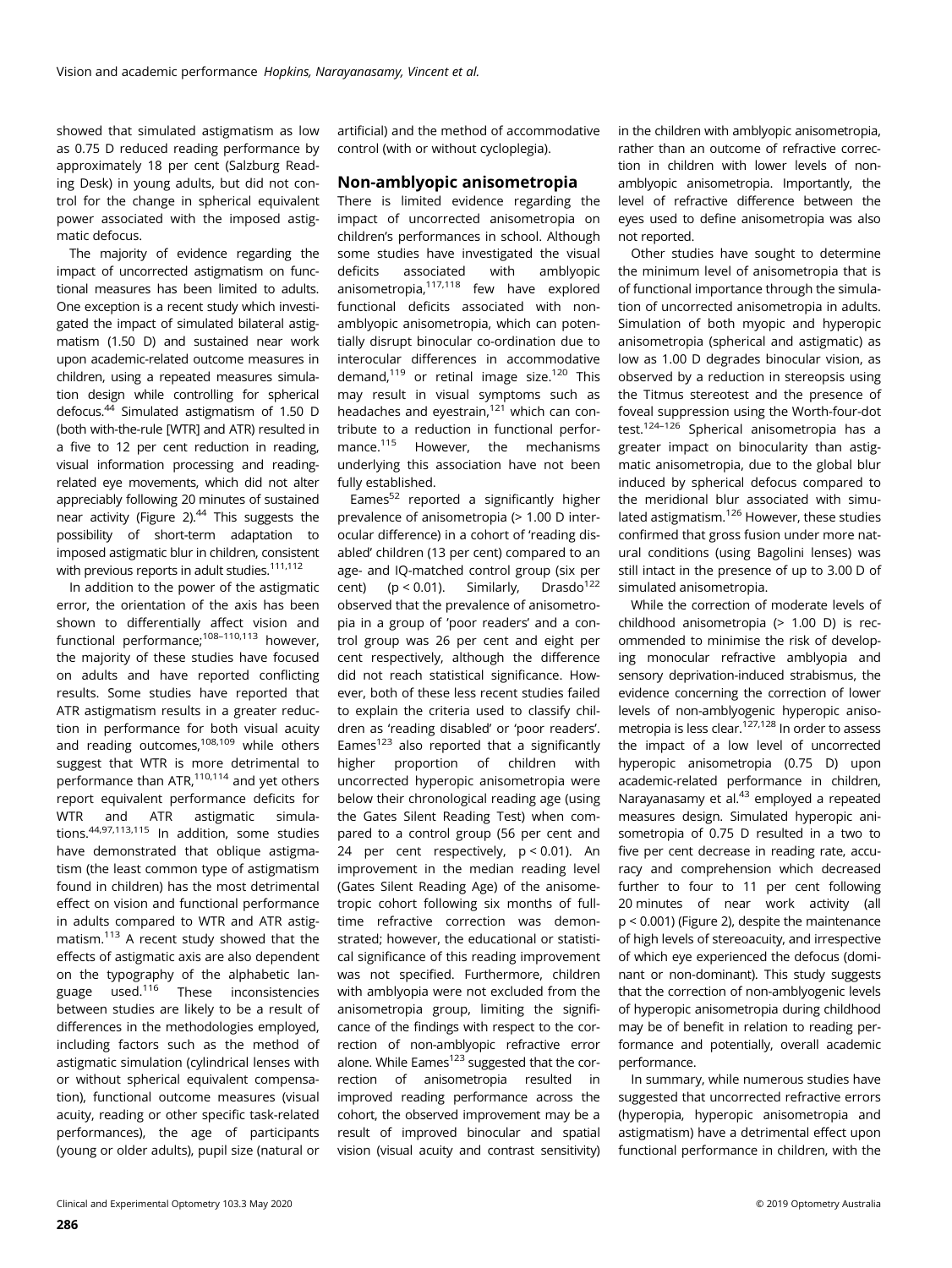potential to influence academic outcomes, a variety of study designs and experimental techniques have been used which limit the validity of the conclusions. Further research is required to determine the minimum threshold of refractive error at which optical correction would be of functional benefit for each of these conditions.

### Conclusions

Although good vision has been proposed to be important for optimal school performance, $13,129$  the available evidence regarding the visual demands of modern primary school classrooms and the link between various visual characteristics and academicrelated performance remains limited. Poor research methodology weakens the strength of the findings of much of the research in this field. Inappropriate study designs, inconsistencies in defining and quantifying reading or academic performance, the use of nonstandardised outcome measures to assess academic performance and experimental bias all contribute to sub-optimal research methods. In addition, there is limited evidence on the effect of refractive correction on classroom performance.

These gaps in existing knowledge regarding visual characteristics and academic-related performance are particularly important to address, given that the few published professional guidelines available for clinicians that address this issue are not evidence-based. Current paediatric management decisions are often based on clinical intuition and the experience of individual practitioners, leading to inconsistencies in management approaches and a wide range of minimum prescribing levels used to manage these conditions. Understanding the visual demands in the modern classroom, as well as the impact of common visual anomalies on children's performances in academic-related tasks, is critical to inform clinical decision-making.

#### **REFERENCES**

- 1. Zhao J, Pan X, Sui R et al. Refractive error study in children: results from Shunyi District, China. Am J Ophthalmol 2000; 129: 427–435.
- 2. Maul E, Barroso S, Munoz SR et al. Refractive error study in children: results from La Florida, Chile. Am J Ophthalmol 2000; 129: 445–454.
- 3. Harvey EM, Dobson V, Miller JM. Prevalence of high astigmatism, eyeglass wear, and poor visual acuity among native American grade school children. Optom Vis Sci 2006; 83: 206–212.
- 4. Kleinstein RN, Jones LA, Hullet S et al. Refractive error and ethnicity on children. Arch Ophthalmol 2003; 121: 1141–1147.
- 5. Ip JM, Robaei D, Kifley A et al. Prevalence of hyperopia and associations with eye findings in 6- and 12-year-olds. Ophthalmology 2008; 115: 678–685.
- 6. Narayanasamy S, Vincent SJ, Sampson GP et al. Visual demands in modern Australian primary school classrooms. Clin Exp Optom 2016; 99: 233–240.
- 7. Junghans B, Kiely PM, Crewther DP et al. Referral rates for a functional vision screening among a large cosmopolitan sample of Australian children. Ophthalmic Physiol Opt 2002; 22: 10–25.
- 8. Bodack MI, Chung I, Krumholtz I. An analysis of vision screening data from New York City public schools. Optometry 2010; 81: 476–484.
- 9. White SLJ, Wood JM, Black AA et al. Vision screening outcomes of Grade 3 children in Australia: differences in academic achievement. Int I Educ Res 2017; 83: 154–159.
- 10. Hopkins S, Sampson G, Hendicott P et al. Review of guidelines for children's vision screenings. Clin Exp Optom 2013; 96: 443–449.
- 11. Rose K, Younan C, Morgan I et al. Prevalence of undetected ocular conditions in a pilot sample of school children. Clin Exp Ophthalmol 2003; 31: 237–240.
- 12. Borsting E, Rouse MW. Detecting learning-related visual problems in the primary care setting.  $I Am$ Optom Assoc 1994; 65: 642–650.
- 13. American Academy of Optometry. Optometric Clinical Practice Guideline: Care of the Patient with Learning Related Vision Problems. 2008. St. Louis, MO: American Optometric Association.
- 14. Garzia RP, Nicholson SB. Visual function and reading disability: an optometric viewpoint. J Am Optom Assoc 1990; 61: 88–97.
- 15. Babinsky E, Candy TR. Why do only some hyperopes become strabismic? Invest Ophthalmol Vis Sci 2013; 54: 4941–4955.
- 16. Ritty JM, Solan HA, Cool SJ. Visual and sensory-motor functioning in the classroom: a preliminary report of ergonomic demands. J Am Optom Assoc 1993; 60: 238–244.
- 17. Negiloni K, Kumar Ramani K, Reddi SR. Do school classrooms meet the visual requirements of children and recommended vision standards? PLoS One 2017; 12: e0174983.
- 18. Standards Australia. Interior Lighting. Part 2.3: Educational and Training Facilities (Monograph Available on the Internet). New South Wales: Standards Australia, 1994 Available at: [http://infostore.saiglobal.com/](http://infostore.saiglobal.com/store/PreviewDoc.aspx?saleItemID=260911) [store/PreviewDoc.aspx?saleItemID=260911.](http://infostore.saiglobal.com/store/PreviewDoc.aspx?saleItemID=260911) 12 April 2019].
- 19. Whittaker SG, Lovie-Kitchin JE. Visual requirements for reading. Optom Vis Sci 1993; 70: 54–65.
- 20. Langford A, Hug T. Visual demands in elementary school. J Pediatr Ophthalmol Strabismus 2010; 47: 152–157.
- 21. Simons HD. An analysis of the role of vision anomalies in reading interference. Optom Vis Sci 1993; 70: 369–373.
- 22. Chall JS, Jacobs VA. Writing and reading in the elementary grades: developmental trends among low SES children. Lang Arts 1983; 60: 617–626.
- 23. Bonilla-Warford N. A review of the efficacy of oculomotor vision therapy in improving reading skills. J Optom Vis Devel 2004; 35: 108–115.
- 24. Flax N. The relationship between vision and learning: general issues. In: Scheiman M, Rouse MW, eds. Optometric Management of Learning-Related Vision Problems, 2nd ed. St Louis, Missouri: Mosby Elsevier, 2006. pp. 183–207.
- 25. Chen AH, Bleything W, Lim YY. Relating vision status to academic achievement among year-2 school children in Malaysia. Optometry 2011; 82: 267–273.
- 26. Kulp MT. Relationship between visual motor integration skill and academic perfomance in kindergarten through third grade. Optom Vis Sci 1999; 76: 159–163.
- 27. Krumholtz I. Results from a pediatric vision screening and its ability to predict academic performance. Optometry 2000; 71: 426–430.
- 28. Rosner J, Rosner J. The relationship between moderate hyperopia and academic achievement: how much plus is enough? J Am Optom Assoc 1997; 68: 648–650.
- 29. Shin HS, Park SC, Park CM. Relationship between accommodative and vergence dysfunctions and academic achievement for primary school children. Ophthalmic Physiol Opt 2009; 29: 615–624.
- 30. Williams WR, Latif AH, Hannington L et al. Hyperopia and educational attainment in a primary school cohort. Arch Dis Child 2005; 90: 150–153.
- 31. Hopkins S, Sampson GP, Hendicott PL et al. Vision problems and reduced reading outcomes in Queensland schoolchildren. Optom Vis Sci 2017; 94: 345–352.
- Simons HD, Grisham JD. Vision and reading disability: research problems. J Am Optom Assoc 1986; 57: 36–42.
- 33. Bruce A, Fairley L, Chambers B et al. Impact of visual acuity on developing literacy at age 4-5 years: a cohort-nested cross-sectional study. BMJ Open 2016; 6: e010434.
- 34. Dirani M, Zhang X, Goh LK et al. The role of vision in academic school performance. Ophthalmic Epidemiol 2010; 17: 18–24.
- 35. Dusek W, Pierscionek BK, McClelland JF. A survey of visual function in an Austrian population of schoolage children with reading and writing difficulties. BMC Ophthalmol 2010; 10: 16.
- 36. Fulk GW, Goss DA. Relationship between refractive status and teacher evaluations of school achievement. J Optom Vis Devel 2001; 32: 80–83.
- 37. Goldstand S, Koslowe KC, Parush S. Vision, visualinformation processing, and academic performance among seventh-grade schoolchildren: a more significant relationship than we thought? Am J Occup Ther 2005; 59: 377–389.
- 38. Grisham JD, Powers M, Riles P. Visual skills of poor readers in high school. Optometry 2007; 78: 542–549.
- 39. Kulp MT, Schmidt PP. A pilot study. Depth perception and near stereoacuity: is it related to academic performance in young children? Binocul Vis Strabismus Q 2002; 17: 129–134.
- 40. Kulp MT, Ciner E, Maguire M et al. Uncorrected hyperopia and preschool early literacy: results of the Vision in Preschoolers - Hyperopia in Preschoolers (VIP-HIP) study. Ophthalmology 2016; 123: 681–689.
- 41. Morad Y, Lederman R, Avni I et al. Correlation between reading skills and different measurements of convergence amplitude. Curr Eye Res 2002; 25: 117–121.
- Narayanasamy S, Vincent SJ, Sampson GP et al. Impact of simulated hyperopia on academic-related performance in children. Optom Vis Sci 2015; 92: 227–236.
- 43. Narayanasamy S, Vincent SJ, Sampson GP et al. Simulated hyperopic anisometropia and reading, visual information processing, and reading-related eye movement performance in children. Invest Ophthalmol Vis Sci 2014; 55: 8015–8023.
- Narayanasamy S, Vincent SJ, Sampson GP et al. Simulated astigmatism impairs academic-related performance in children. Ophthalmic Physiol Opt 2015; 35: 8–18.
- 45. Quaid P, Simpson T. Association between reading speed, cycloplegic refractive error, and oculomotor function in reading disabled children versus controls. Graefes Arch Clin Exp Ophthalmol 2013; 251: 169–187.
- 46. Rosner J, Rosner J. The relationship between ametropia and elementary school achievement. Br J Optom Disp 1994; 2: 293–296.
- 47. Shankar S, Evans MA, Bobier WR. Hyperopia and emergent literacy of young children: pilot study. Optom Vis Sci 2007; 84: 1031–1038.
- 48. Solan HA, Larson S, Shelley-Tremblay J et al. Role of visual attention in cognitive control of oculomotor readiness in students with reading disabilities. J Learn Disabil 2001; 34: 107–118.
- 49. van Rijn LJ, Krijnen JSM, Nefkens-Molster AE et al. Spectacles may improve reading speed in children with hyperopia. Optom Vis Sci 2014; 91: 397–403.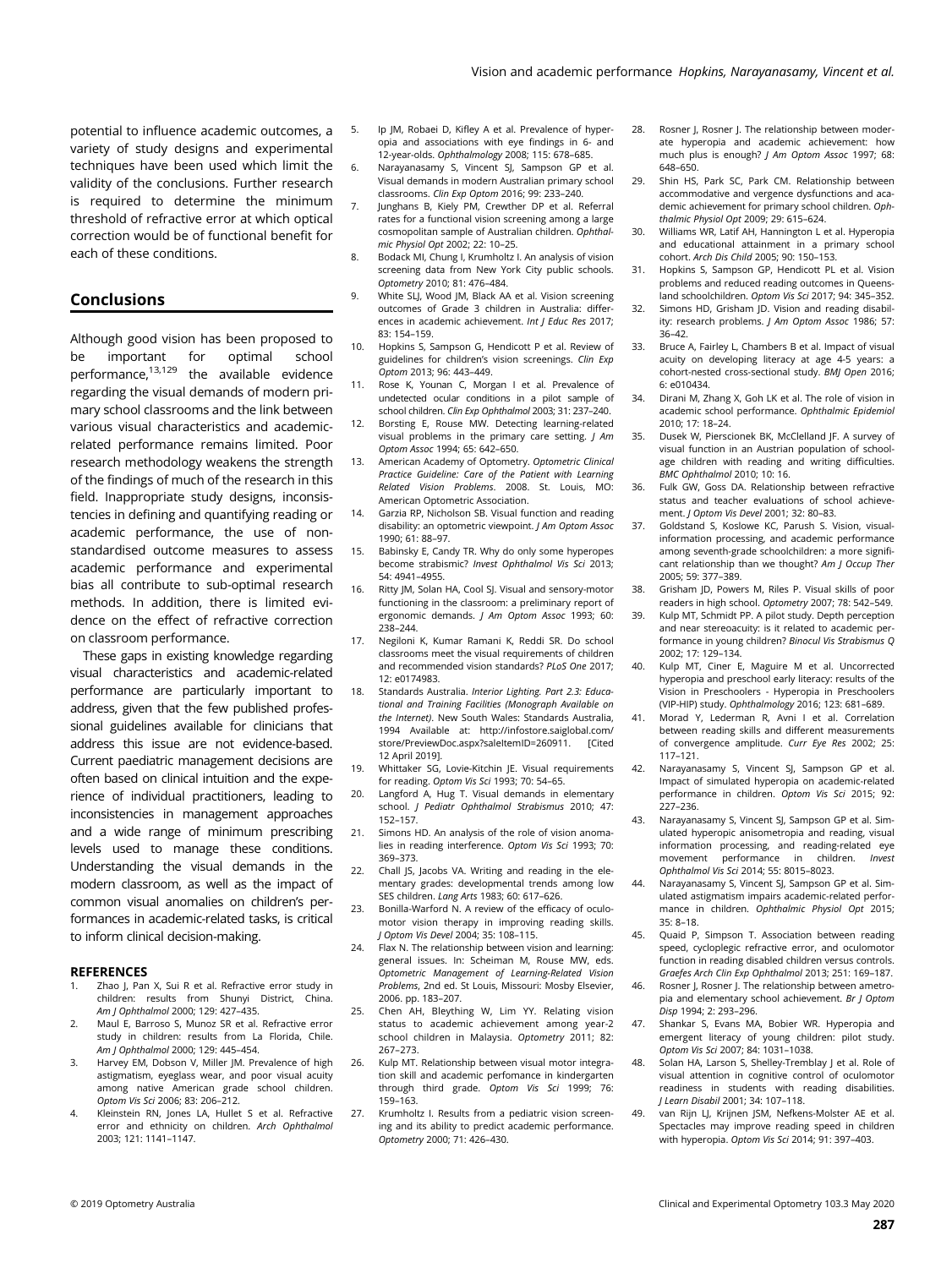- 50. Wood JM, Black AA, Hopkins S et al. Vision and academic performance in primary school children. Ophthalmic Physiol Opt 2018; 38: 516–524.
- 51. Rosner J, Rosner J. Comparison of visual characteristics in children with and without learning difficulties. Am J Optom Physiol Opt 1987; 64: 531–533.
- 52. Eames TH. A comparison of eye conditions among 1000 reading failures, 500 ophthalmic patients, and 150 unselected children. Am J Ophthalmol 1948; 31: 713–717.
- 53. Garber JM. High corneal astigmatism in Navajo school children and its effect on classroom performance. J Am Optom Assoc 1981; 52: 583–586.
- 54. Borsting E, Mitchell GL, Kulp MT et al. Improvement in academic behaviours after successful treatment of convergence insufficiency. Optom Vis Sci 2012; 89: 12–18.
- 55. Slavin RE, Collins ME, Repka MX et al. In plain sight: reading outcomes of providing eyeglasses to disadvantaged children. J Educ Stud Placed Risk 2018; 23: 250–258.
- 56. Glewwe P, Park A, Zhao M. A better vision for development: eyeglasses and academic performance in rural primary schools in China. J Dev Econ 2016; 122: 170–182.
- 57. Glewwe P, West KL, Lee J. The impact of providing vision screening and free eyeglasses on academic outcomes: evidence from a randomized trial in Title I elementary schools in Florida. J Policy Anal Manag 2018; 37: 265–300.
- 58. Cotter SA, Edwards AR, Wallace DK et al. Treatment of anisometropic amblyopia in children with refractive correction. Ophthalmology 2006; 113: 895–903.
- 59. Cotter SA, Edwards AR, Arnold RW et al. Treatment of strabismic amblyopia with refractive correction. Am J Ophthalmol 2007; 143: 1060–1063.
- 60. Stewart CE, Wallace MP, Stephens DA et al. The effect of amblyopia treatment on stereoacuity. J AAPOS 2013; 17: 166–173.
- 61. Atkinson J, Braddick O, Bobier W et al. Two infant vision screening programmes: prediction and prevention of strabismus and amblyopia from photoand video-refractive screening. Eye 1996; 10: 189–198.
- 62. Sterner B, Gellerstedt M, Sjostrom A. Accommodation and the relationship to subjective symptoms with near work for young school children. Ophthalmic Physiol Opt 2006; 26: 148–155.
- 63. Helveston EM, Weber JC, Miller K et al. Visual function and academic performance. Am J Ophthalmol 1985; 99: 346–355.
- 64. O'Grady JG. The relationship between vision and educational performance; a study of year 2 children in Tasmania. Aust J Optom 1984; 67: 126–140.
- 65. Jan C, Li SM, Kang MT et al. Association of visual acuity with educational outcomes: a prospective cohort study. Br J Ophthalmol 2019. [http://doi.org/10.1136/](http://doi.org/10.1136/bjophthalmol-2018-313294) [bjophthalmol-2018-313294](http://doi.org/10.1136/bjophthalmol-2018-313294). [Epub ahead of print]
- Marchman VA, Fernald A. Speed of word recognition and vocabulary knowledge in infancy predict cognitive and language outcomes in later childhood. Dev Sci 2008; 11: F9–F16.
- 67. Vinuela-Navarro V, Erichsen JT, Williams C et al. Saccades and fixations in children with delayed reading skills. Ophthalmic Physiol Opt 2017; 37: 531–541.
- 68. Dandona R, Dandona L, Srinivas M et al. Refractive error in children in a rural population in India. Invest Ophthalmol Vis Sci 2002; 43: 615–622.
- 69. Donnelly UM, Stewart NM, Hollinger M. Prevalence and outcomes of childhood visual disorders. Ophthalmic Epidemiol 2005; 12: 243–250.
- 70. Giordano L, Friedman DS, Repka MX et al. Prevalence of refractive error among preschool children in an urban population: the Baltimore Pediatric Eye Disease Study. Ophthalmology 2009; 116: 739–746.
- 71. Goh P-P, Abqariyah Y, Gopal PP et al. Refractive error and visual impairment in school-age children in Gombak district, Malaysia. Ophthalmology 2005; 112: 678–685.
- 72. He M, Zeng J, Liu Y et al. Refractive error and visual impairment in urban children in southern China. Invest Ophthalmol Vis Sci 2004; 43: 793–799.
- 73. He M, Huang W, Friedman DS et al. Slit lampsimulated oblique flashlight test in the detection of narrow angles in Chinese eyes: the Liwan eye study. Invest Ophthalmol Vis Sci 2007; 48: 5459–5463.
- 74. Jamali P, Fotouhi A, Hashemi H et al. Refractive errors and amblyopia in children entering school: Shahrood, Iran. Optom Vis Sci 2009; 86: 364–369.
- 75. Junghans B, Crewther SG. Little evidence for an epidemic of myopia in Australian primary school children over the last 30 years. BMC Ophthalmol 2005; 5: 1.
- 76. Murthy GV, Gupta SK, Ellwein LB et al. Refractive error in children in an urban population in New Delhi. Invest Ophthalmol Vis Sci 2002; 43: 623–631.
- 77. O'Donoghue L, McClelland JF, Logan NS et al. Refractive error and visual impairment in school children in Northern Ireland. Brit J Ophthalmol 2010; 94: 1155.
- 78. Popovic-Beganovic A, Zvornicanin J, Vrbljanac V et al. The prevalence of refractive errors and visual impairment among school children in Breko district, Bosnia and Herzegovina. Semin Ophthalmol 2018; 33: 858–868.
- 79. Hopkins S, Black AA, White SLJ et al. Validity of the +1.50 plus lens screening test as a predictor of uncorrected moderate hyperopia. Ophthalmic Physiol Opt 2019; 39: 141–147.
- 80. Walton H, Schubert D, Clark D et al. Effects of induced hyperopia. Am J Optom Physiol Opt 1978; 55: 451–455.
- 81. Garzia RP, Nicholson SB, Gaines CS et al. Effects of nearpoint visual stress on psycholinguistic processing in reading. J Am Optom Assoc 1989; 60: 38–44.
- 82. Cotter SA. Management of childhood hyperopia: a pediatric optometrist's perspective. Optom Vis Sci 2007; 84: 103–109.
- 83. Leat SJ. To prescribe or not to prescribe? Guidelines for spectacle prescribing in infants and children. Clin Exp Optom 2011; 94: 514–527.
- 84. Mutti DO, Mitchell GL, Moeschberger ML et al. Parental myopia, near work, school achievement, and children's refractive error. Invest Ophthalmol Vis Sci 2002; 43: 3633–3640.
- 85. Young FA, Leary GA, Baldwin WR et al. Refractive errors, reading performance, and school achievement among Eskimo children. Am J Optom Arch Am A 1970; 47: 384–390.
- 86. Grosvenor T. Refractive state, intelligence test scores, and academic ability. Am J Optom Arch Am A 1970; 47: 355–361.
- Simons HD, Gassler PA. Vision anomalies and reading skill: a meta-analysis of the literature. Am J Optom Physiol Opt 1988; 65: 893–904.
- 88. Chung K, Mohidin N, O'Leary DJ. Undercorrection of myopia enhances rather than inhibits myopia progression. Vision Res 2002; 42: 2555–2559.
- 89. Gwiazda JE, Hyman L, Norton TT et al. Accommodation and related risk factors associated with myopia progression and their interaction with treatment in COMET children. Invest Ophthalmol Vis Sci 2004; 45: 2143–2151.
- 90. Huang HM, Chang DS, Wu PC. The association between near work activities and myopia in children - a systematic review and meta-analysis. PLoS One 2015; 10: e0140419.
- 91. Williams C, Miller LL, Gazzard G et al. A comparison of measures of reading and intelligence as risk factors for the development of myopia in a UK cohort of children. Br J Ophthalmol 2008; 92: 1117–1121.
- 92. Saw S-M, Tan S-B, Fung D et al. IQ and the association with myopia in children. Invest Ophthalmol Vis Sci 2004; 45: 2943–2948.
- 93. Robaei D, Rose K, Kifley A et al. Visual acuity and the causes of visual loss in a population-based sample of 6-year-old Australian children. Ophthalmology 2005; 112: 1275–1282.
- 94. Bobier WR. Evidence-based spectacle prescribing for infants and children. J Mod Optic 2007; 54: 1367–1377.
- 95. Farbrother JE. Spectacle prescribing in childhood: a survey of hospital optometrists. Br J Ophthalmol 2008; 92: 392–395.
- 96. Harvey EM, Miller JM, Dobson V et al. Prescribing eyeglass correction for astigmatism in infancy and early childhood: a survey of AAPOS members. J AAPOS 2005; 9: 189–191.
- 97. Ohlendorf A, Tabernero J, Schaeffel F. Visual acuity with simulated and real astigmatic defocus. Optom Vis Sci 2011; 88: 562–569.
- Atchison DA, Mathur A. Visual acuity with astigmatic blur. Optom Vis Sci 2011; 88: 798–805.
- 99. Little JA, Molloy J, Saunders KJ. The differing impact of induced astigmatic blur on crowded and uncrowded paediatric visual acuity charts. Ophthalmic Physiol Opt 2012; 32: 492–500.
- 100. Harvey EM, Dobson V, Miller JM et al. Changes in visual function following optical treatment of astigmatism-related amblyopia. Vision Res 2008; 48: 773–787.
- 101. Read SA, Vincent SI, Collins MI. The visual and functional impacts of astigmatism and its clinical management. Ophthalmic Physiol Opt 2014; 34: 267–294.
- 102. Wutthiphan S. Guidelines for prescribing optical correction in children. J Med Assoc Thailand 2005; 88: 163–169. 103. Rabbetts RB. Bennett and Rabbetts' Clinical Visual
- Optics, 3rd ed. Oxford; Boston: Butterworth-Heinemann, 1998.
- 104. Yap TP, Luu CD, Suttle CM et al. Electrophysiological and psychophysical studies of meridional anisotropies in children with and without astigmatism. Invest Ophthalmol Vis Sci 2019; 60: 1906–1913.
- 105. Congdon NG, Patel N, Esteso P et al. The association between refractive cutoffs for spectacle provision and visual improvement among school-aged children in South Africa. Br J Ophthalmol 2008; 92: 13–18.
- 106. Donahue SP. Prescribing spectacles in children: a pediatric ophthalmologist's approach. Optom Vis Sci 2007; 84: 110–114.
- Harvey EM, Miller JM, Twelker JD et al. Reading fluency in school-aged children with bilateral astigmatism. Optom Vis Sci 2016; 93: 118–125.
- 108. Wolffsohn JS, Bhogal G, Shah S. Effect of uncorrected astigmatism on vision. J Cataract Refract Surg 2011; 37: 454–460.
- 109. Wills I, Gillett R, Eastwell E et al. Effect of simulated astigmatic refractive error on reading performance in the young. Optom Vis Sci 2012; 89: 271–276.
- 110. Casagrande M, Baumeister M, Buhren J et al. Influence of additional astigmatism on distancecorrected near visual acuity and reading performance. Br J Ophthalmol 2014; 98: 24–29.
- 111. Vinas M, Sawides L, de Gracia P et al. Perceptual adaptation to the correction of natural astigmatism. PLoS One 2012; 7: e46361.
- 112. Vinas M, de Gracia P, Dorronsoro C et al. Astigmatism impact on visual performance: meridional and adaptational effects. Optom Vis Sci 2013; 90: 1430–1442.
- 113. Kobashi H, Kamiya K, Shimizu K et al. Effect of axis orientation on visual performance in astigmatic eyes. J Cataract Refract Surg 2012; 38: 1352–1359.
- 114. Trindade F, Oliveira A, Frasson M. Benefit of againstthe-rule astigmatism to uncorrected near acuity. J Cataract Refract Surg 1997; 23: 82–85.
- 115. Remon L, Tornel M, Furlan WD. Visual acuity in simple myopic astigmatism: influence of cylinder axis. Optom Vis Sci 2006; 83: 311–315.
- 116. Serra PM, Cox MJ, Chisholm CM. The effect of astigmatic axis on visual acuity measured with different alphabets in Roman alphabet readers. Clin Optom 2018; 10: 93–102.
- 117. Levi DM, McKee SP, Movshon JA. Visual deficits in anisometropia. Vision Res 2011; 51: 48–57.
- 118. Barrett BT, Bradley A, Candy TR. The relationship between anisometropia and amblyopia. Prog Retin Eye Res 2013; 36: 120–158.